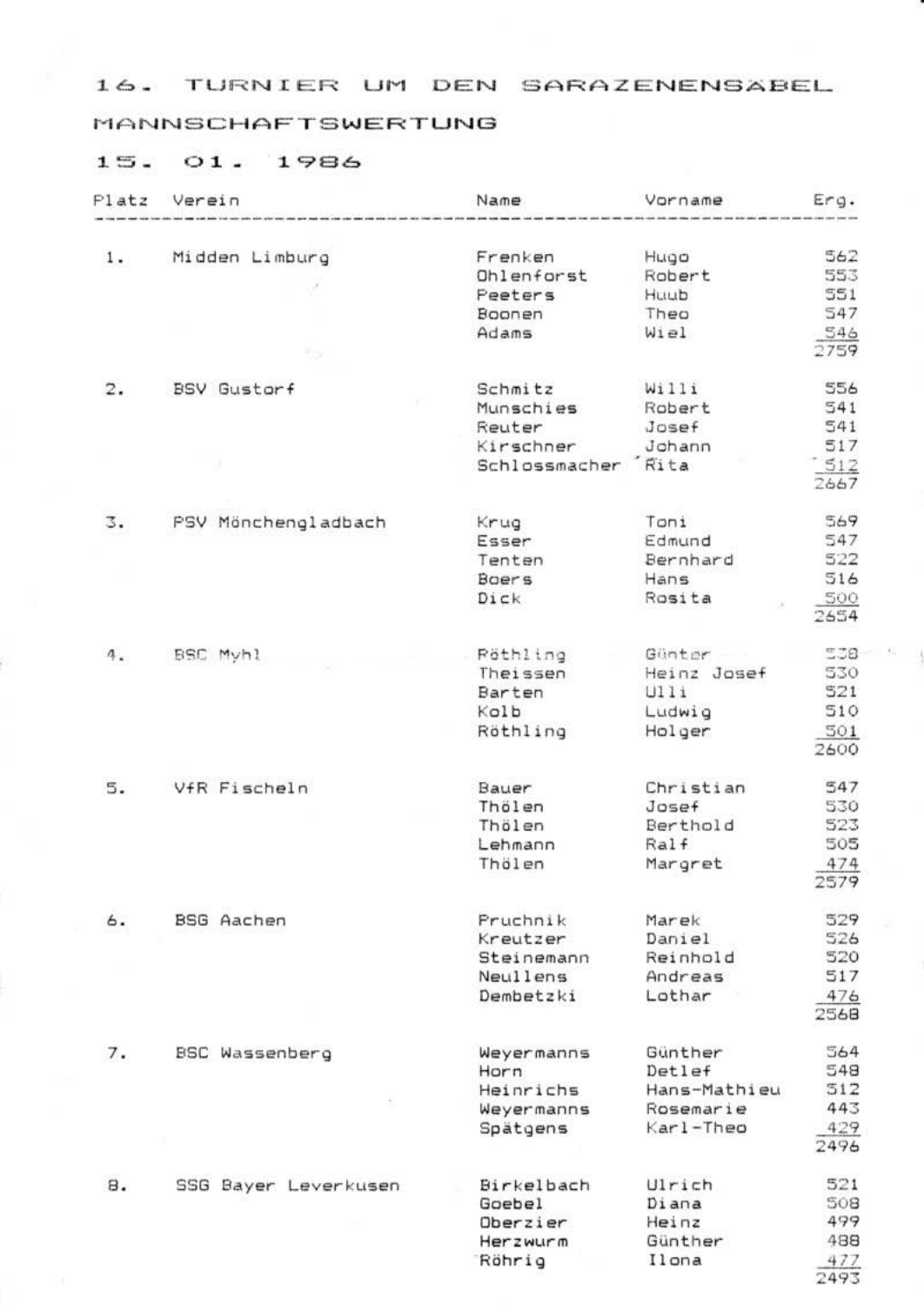### **MANNSCHAFTSWERTUNG**

| Platz | Verein                     | Name       | Vorname    | Erg.        |
|-------|----------------------------|------------|------------|-------------|
| 9.    | <b>BSV Dormagen</b>        | Barthen    | Peter      | 538         |
|       |                            | Jerusalem  | Bernd      | 521         |
|       |                            | Hüttner    | Rainer     | 509         |
|       |                            | Küster     | Wilfried   | 491         |
|       |                            |            |            |             |
|       |                            | Bornträger | Hans W.    | 428<br>2487 |
| 10.   | <b>BSC Mönchengladbach</b> | Pielen     | Wi11i      | 546         |
|       |                            | Ohlig      | Heinz      | 529         |
|       |                            | Frenken    | Claudia    | 499         |
|       |                            | Prinzen    | W1111      | 473         |
|       |                            | Süssdorf   | Elfriede   | 436<br>2483 |
| 11.   | BC Gelsenkirchen           | Steldern   | Bernd      | 545         |
|       |                            | Fischer    | Christiane | 521         |
|       |                            | Fischer    | Gerd       | 484         |
|       |                            | Steldern   | Ulrike     | 454         |
|       |                            | Wittig     | Hans       | 449<br>2453 |
| 12.   | SFT St. Tönis              | Hahn       | Yvanne     | 537         |
|       |                            | Heller     | Harst      | 533         |
|       |                            | Klaffke    | Bernhard   | 481         |
|       |                            | Heller     | Helmer     | 449         |
|       |                            | Klanten    | Walter     | 393<br>2393 |
| 13.   | RSC Kaarst                 | Seul       | Stefan     | 542         |
|       |                            | Jennichen  | Herbert    | 537         |
|       |                            | Heller     | Helmut     | 464         |
|       |                            | Merchel    | Frank      | 414         |
|       |                            | Metanomski | Georg      | 409<br>2366 |
| 14.   | Flash Heerlen              | Enkelmanns | $L$ eg     | 516         |
|       |                            | Marks      | Jack       | 508         |
|       |                            | Amkreutz   | Frits      | 441         |
|       |                            | Amkreutz   | Ralf       | 417         |
|       |                            | Amkreutz   | Margot     | 326<br>2208 |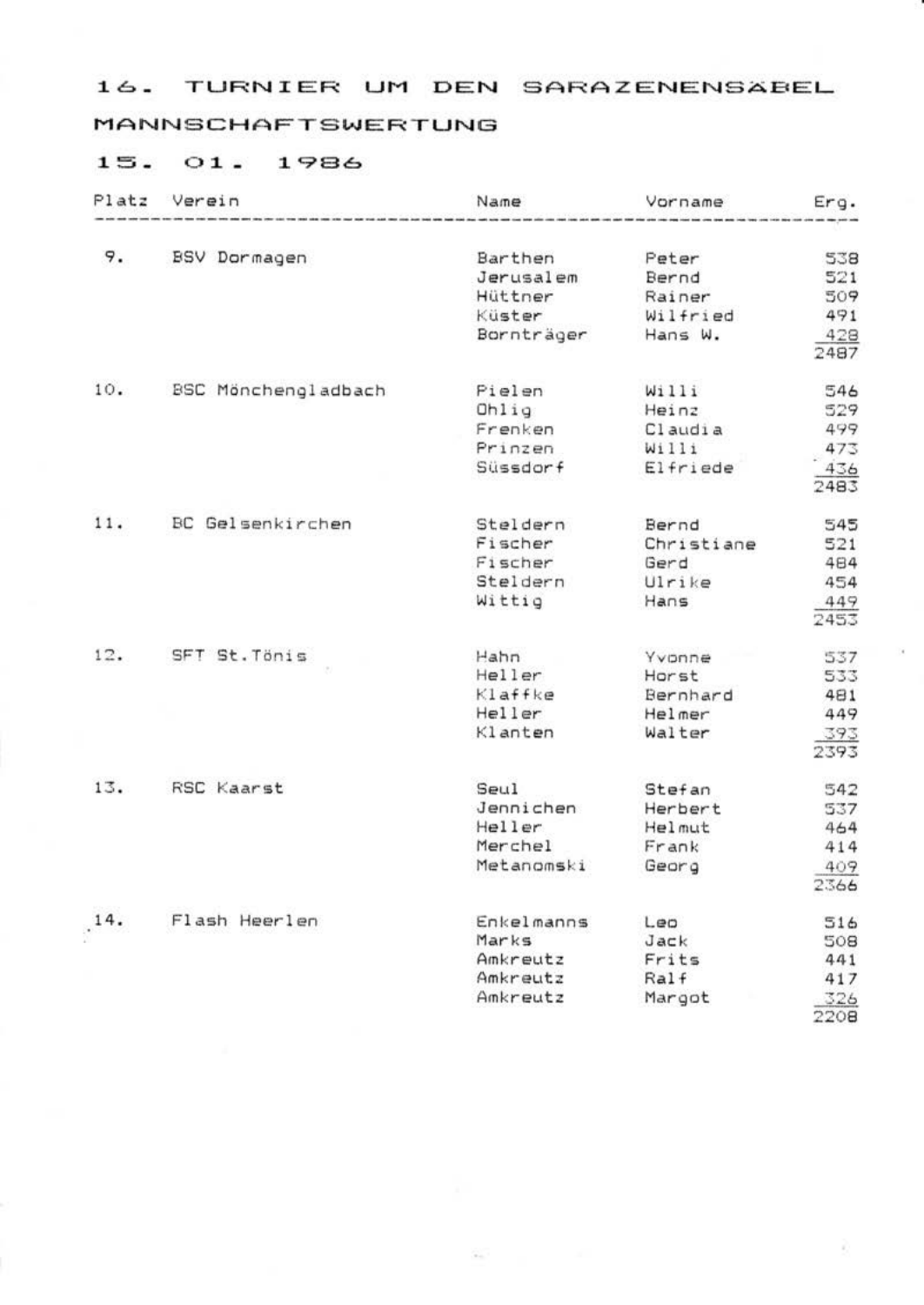#### EINZELWERTUNG SCHÜTZENKLASSE

# 15, 01, 1986

| Platz Name   |                              | Vornane             | Verein                            | Erg.       | Tr.      | 10er                | 9er                     |
|--------------|------------------------------|---------------------|-----------------------------------|------------|----------|---------------------|-------------------------|
| 1.           | <b>Neverganns</b>            | <b>Sinther</b>      | <b>BSC Wassenberg</b>             | 564        | 60       | 32                  | 21                      |
|              |                              |                     |                                   |            |          |                     |                         |
| $\mathbf{2}$ | Frenken                      | Hugo                | Midden Liaburg                    | 562        | 60       | 30                  | 22                      |
| 3.           | Scheitz                      | Wi111               | <b>RSV Sustant</b>                | 556        | 60       | 17                  | 18                      |
| 4.           | Pelzer                       | Karl Heinz          | RSS Düren                         | 552        | 60       | 23                  | 28                      |
| s.           | Paaters                      | Houth               | Midden Liaburg                    | 551        | 60       | 24                  | 25                      |
| b.           | Horn                         | Detlef              | <b>BSC Wassenberg</b>             | 548        | 60       | 25                  | 20                      |
| 7.           | Niebch                       | Frank               | SV Reascheid                      | 547        | 60       | 25                  | 22                      |
| 8.           | Boonen                       | Theo                | <b>Hidden Liaburg</b>             | 547        | 60       | $\boldsymbol{\eta}$ | 30                      |
| ۰.           | Pieleo                       | Willi               | BSC Hönchengladbach               | 546        | 60       | $\boldsymbol{\eta}$ | 25                      |
| 10.          | Adams                        | Wiel                | Midden Liaburg                    | 546        | 60       | 21                  | 28                      |
| 11.          | Steldern                     | Bernd               | BC Gelsenkirchen                  | 545        | 60       | 25                  | 21                      |
| 12.          | Unden                        | Peter               | SV Marder                         | 545        | 60       | 24                  | 23                      |
| 13.          | Hecker                       | Martin              | TV Rheydt                         | 545        | 60       | 22                  | 23                      |
| 14.          | Munschies                    | Robert              | <b>BSV Gustorf</b>                | 541        | 60       | 24                  | $\overline{\mathbf{z}}$ |
| 15.          | Reuter                       | Josef               | BSV Gustorf                       | 541        | 60       | 23                  | 21                      |
| 16.          | Thissen                      | Sjang               | Midden Liaburo                    | 540        | 60       | 23                  | 21                      |
| 17.          | Heaver Jans                  | Jan                 | Rosaalen                          | 540        | 60       | 22                  | 21                      |
| 18.          | Hendricks                    | Joen                | <b>Midden Lieburg</b>             | 539        | 60       | 21                  | 23                      |
| 19.          | Röthling                     | <b>Günter</b>       | BSC Hyb1                          | 538        | 40       | 20<br>×             | 23                      |
| 20.          | van Buggenus Hein            |                     | Midden Liaburg                    | 538        | 60       | 20 <sub>1</sub>     | 20                      |
| 21.          | Barthan                      | Peter               | BSV Dormagen                      | 538        | 60       | 19                  | 23                      |
| 22.          | Jennichen                    | Herbert             | <b>RSC Kaarst</b>                 | 537        | 60       | 22                  | 21                      |
| 23.          | Heller                       | Horst               | SFT St. Tenis                     | 533        | 60       | 23                  | 17                      |
| 24.          | Reihs                        | <b>Bar</b>          | Hidden Liaburg                    | 533        | 60       | 19                  | 24                      |
| 25.          | Theissen                     | Heinz Josef         | BSC Myh1                          | 530        | 60       | 21                  | 18                      |
| 24.          | Betting                      | Jack                | Midden Liaburo                    | 529        | 60       | 18                  | 19                      |
| 27.          | Pruchnik                     | Marek               | <b>BSG Aachen</b>                 | 529        | 60       | 16                  | 25                      |
| 28.          | van Veluwen                  | Bert                | Rosealen                          | 528        | 60       | 16                  | $\overline{\mathbf{z}}$ |
| 29.          | Hans                         | Piet                | Midden Liaburg                    | 524        | 60       | 17                  | 17                      |
| 10.          | Tenten                       | Bernhard            | PSV Mönchengladbach               | 522        | 60       | 15                  | 16                      |
| 31.          | Jerusales                    | Bernd               | BSV Dormagen                      | 521        | 60       | $\infty$            | 13                      |
| 32.          | Barten                       | U115                | <b>BSC Byh)</b>                   | 521        | 60       | 13                  | 23                      |
| 33.<br>34.   | Kirschner<br><b>Neulless</b> | Johann<br>Andreas   | BSV Gustorf                       | 517<br>517 | 60       | 14                  | 2 <sub>b</sub><br>24    |
| 15.          | Enkelmanns                   | Leo.                | <b>BSG Aachen</b>                 |            | 60       | $\mathbf{11}$       |                         |
| 36.          | Boars                        | <b>Hans</b>         | Flash Heerlen                     | 516<br>516 | 60       | 15                  | 20<br>21                |
| 37.          | Heinrichs                    | <b>Hans-Mathieu</b> | PSV Monchengladbach               | 512        | 60       | $\mathbf{11}$<br>14 | 18                      |
| IS.          | Kolb                         | Ludwig              | <b>BSC Wassenberg</b><br>BSC Myhl | 510        | 60       | 13                  | 23                      |
| 39.          | Minten                       | Klaus               | TV Rheydt                         | 509        | 60<br>60 | 15                  | 18                      |
| 40.          | Hittner                      | Rainer              | BSV Dormagen                      | 509        | 59       | 16                  | 21                      |
| 41.          | Marks                        | Jack                | Flash Heerlen                     | 508        | 60       | 12                  | 19                      |
| 42.          | Lehsann                      | Ra16                | VfR Fischeln                      | 505        | 60       | 12                  | 20                      |
| 43.          | Röthling                     | Holcer              | BSC Myhl                          | 501        | 59       | 12                  | 21                      |
| 44.          | Barten                       | Franz Leo           | SSV Rurtal                        | 493        | 60       | 09                  | 21                      |
| 45.          | Holz                         | Frank               | PSV Mönchengladbach               | 492        | 60       | 14                  | 17                      |
| 46.          | Kroser                       | Josef               | BSV Bustori                       | 492        | 59       | 14                  | 18                      |
| 47.          | Schlossmacher Hans Beorg     |                     | <b>BSV Bustorf</b>                | 488        | 60       | 16                  | 09                      |
| 48.          | Herzwura                     | Sinther             | <b>SSB Baver Leverkusen</b>       | 489        | 60       | 07                  | 23                      |
| 49.          | Schmits                      | <b>Har</b>          | Midden Lieburo                    | 484        | 60       | 10                  | 19                      |
| 50.          | Fischer                      | Gerd                | BC Gelsenkirchen                  | 484        | 60       | 09                  | 16                      |
| 51.          | Prinzen                      | Willi               | BSC Mänchengladbach               | 473        | 59       | 07                  | 14                      |
|              | 52. van Veluwen              | Henny               | Rosaalen                          | 467        | 60       | 07                  | 18                      |
|              |                              |                     |                                   |            |          |                     |                         |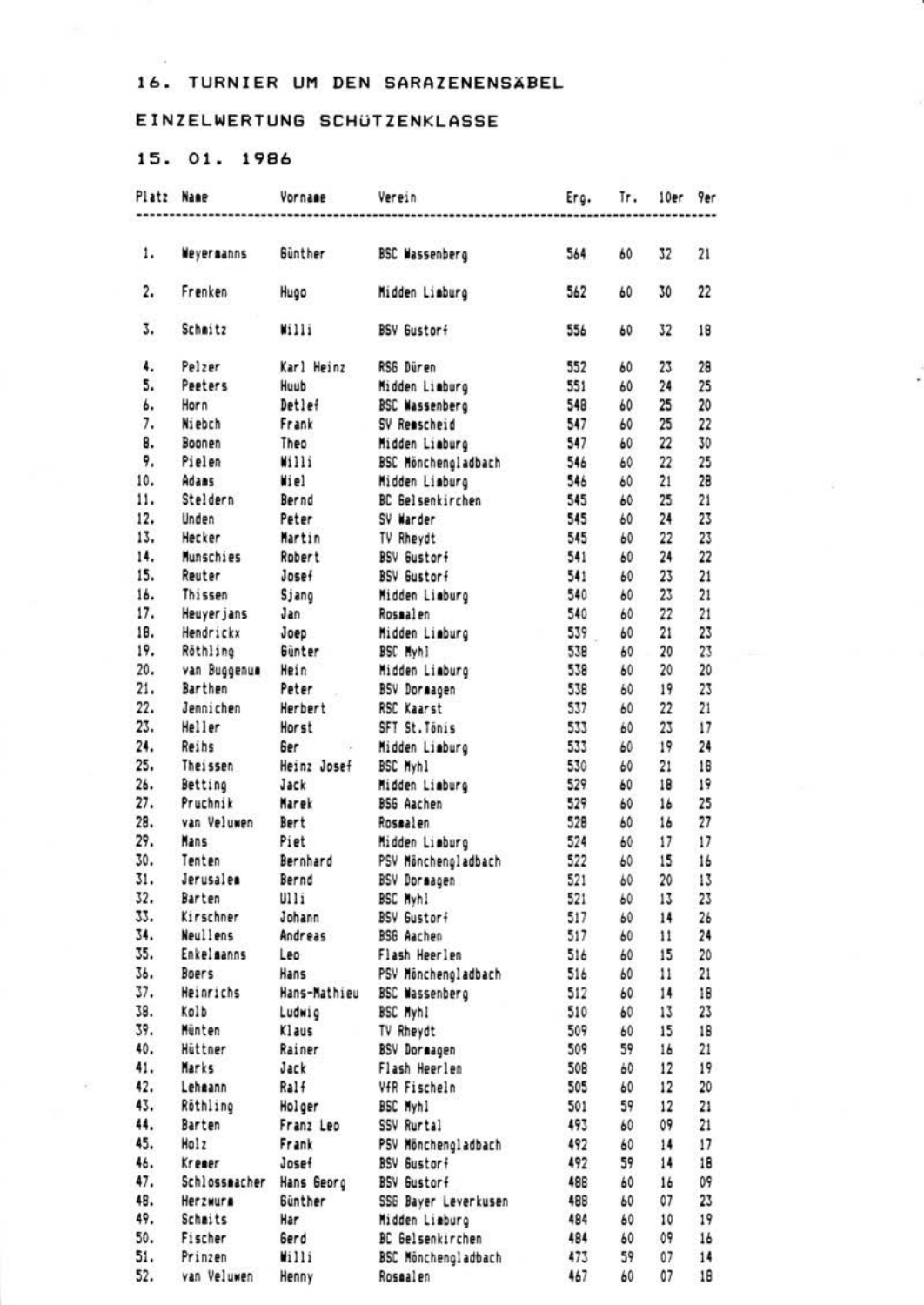### EINZELWERTUNG SCHUTZENKLASSE

# 15. 01. 1986

| Platz | Name              | Vornage   | Verein                     | Erg. | Tr. | 10er 9er |    |
|-------|-------------------|-----------|----------------------------|------|-----|----------|----|
|       |                   |           |                            |      |     |          |    |
| 53.   | Heller            | Helout    | <b>RSC Kaarst</b>          | 464  | 60  | 04       | 17 |
| 54.   | Göttling          | Peter     | TV Rhevdt                  | 461  | 60  | 09       | 0B |
| 55.   | Genske            | Werner    | <b>RSV Kaarst</b>          | 460  | 60  | ¢5       | 20 |
| 56.   | Feiler            | Ulrich    | BSV Kapellen               | 458  | 59  | 09       | 12 |
| 57.   | Heller            | Heleer    | SFT St. Ténis              | 449  | 59  | 06       | 16 |
| 59.   | Spätoens          | Karl-Theo | <b>BSC Wassenberg</b>      | 429  | 60  | 07       | 10 |
| 59.   | <b>Sonnträger</b> | Hans M.   | <b>BSV Dorazoen</b>        | 428  | 60  | 10       | 06 |
| 60.   | van de Weyer      | Jack      | Midden Liaburg             | 419  | 59  | 06       | 10 |
| 61.   | Amkreutz          | Ralf      | Flash Hearlen              | 417  | 59  | 07       | 10 |
| 62.   | Merchel           | Frank     | <b>RSC Kaarst</b>          | 414  | 60  | 06       | 12 |
| 63.   | Klanten           | Walter    | SFT St. Ténis              | 393  | 60  | 05       | 03 |
| 64.   | Brune-Icking      | Thomas    | <b>BSC Minchengladbach</b> | 328  | 48  | $Q$ 7    | 07 |
| 65.   | Junobluth         | Ingolf    | <b>BSC Hönchengladbach</b> | 311  | 55  | 00       | 05 |

#### EINZELWERTUNG HERREN-ALTERSKLASSE

| Platz          | <b>Name</b>     | Vornage   | Verein                 | Erg.<br>--------------- | Īr. | 10er 9er       |                 |
|----------------|-----------------|-----------|------------------------|-------------------------|-----|----------------|-----------------|
| 1.             | Krug            | Toni      | PSV Mönchengladbach    | 569                     | 60  | 14             | 23              |
| 2.             | Esser           | Edeund    | PSV Hönchengladbach    | 547                     | 60  | 29             | 15              |
| 3.             | Rosendaal       | Dieter    | <b>BSC Bonn</b>        | 547                     | 60  | 23             | 23              |
| 4.             | Thölen          | Josef     | VfR Fischeln           | 530                     | 60  | 15             | 23              |
| 5.             | Ohlio           | Heinz     | BSC Mönchengladbach    | 529                     | 60  | 18             | 22              |
| ь.             | Renker          | Helmut    | <b>RSS Rochua</b>      | 524                     | 60  | 17             | 23              |
| $\overline{1}$ | Steineeann      | Reinhold  | <b>RSS Aachen</b>      | 520                     | 60  | 16             | 20              |
| 8.             | Hendrix         | W1111     | <b>BSG Krefeld</b>     | 516                     | 60  | 18             | $\overline{17}$ |
| 9.             | <b>Cherrier</b> | Heinz     | SSG Baver Leverkusen   | 499                     | w   | 09             | 24              |
| 10.            | Dick            | Rol f     | PSV Minchengladbach    | 498                     | мà  | 10             | 16              |
| 11.            | Küster          | Wilfried  | <b>BSV Dormasen</b>    | 491                     | 60  | 07             | 21              |
| 12.            | Dannowski       | Harald    | Wilh, Tell Disseldorf  | 489                     | 60  | 10             | 15              |
| 13.            | Sebesse         | Detlef    | <b>RSS Diren</b>       | 486                     | 60  | 0B             | 18              |
| 14.            | Klaffke         | Bernhard  | SFT St. Tánis          | 481                     | 60  | 14             | 12              |
| 15.            | Deabetzki       | Lothar    | <b>BSG Aachen</b>      | 476                     | 60  | 07             | 18              |
| 16.            | Seul            | Klaus     | <b>RSV Kaarst</b>      | 474                     | 60  | 0 <sub>k</sub> | 19              |
| 17.            | Slot            | Wie       | Midden Liaburg         | 472                     | 60  | 11             | 15              |
| 18.            | van Reeth       | Josef     | BS Troisdorf           | 471                     | 60  | 09             | 13              |
| 19.            | Herben          | Crit      | Midden Liaburg         | 465                     | 58  | û۹             | 16              |
| 20.            | Treber          | Ewald     | <b>BSC Rüsselsheim</b> | 459                     | 59  | 05             | 18              |
| 21.            | Hagenseister    | Siegfried | RSS Düren              | 456                     | ÁÔ. | 25             | 18              |
| 22.            | Wittie          | Hans      | BC Gelsenkirchen       | 449                     | 60  | 03             | 14              |
| 23.            | Ambreutz        | Frits     | Flash Heerlen          | 441                     | 60  | 18             | 13              |
| 24.            | Metanouski      | Georg     | <b>RSC Kaarst</b>      | 409                     | 59  | 04             | 0B              |
| 25.            | Ley             | Christian | BSC Mönchengladbach    | 355                     | 52  | 07             | 05              |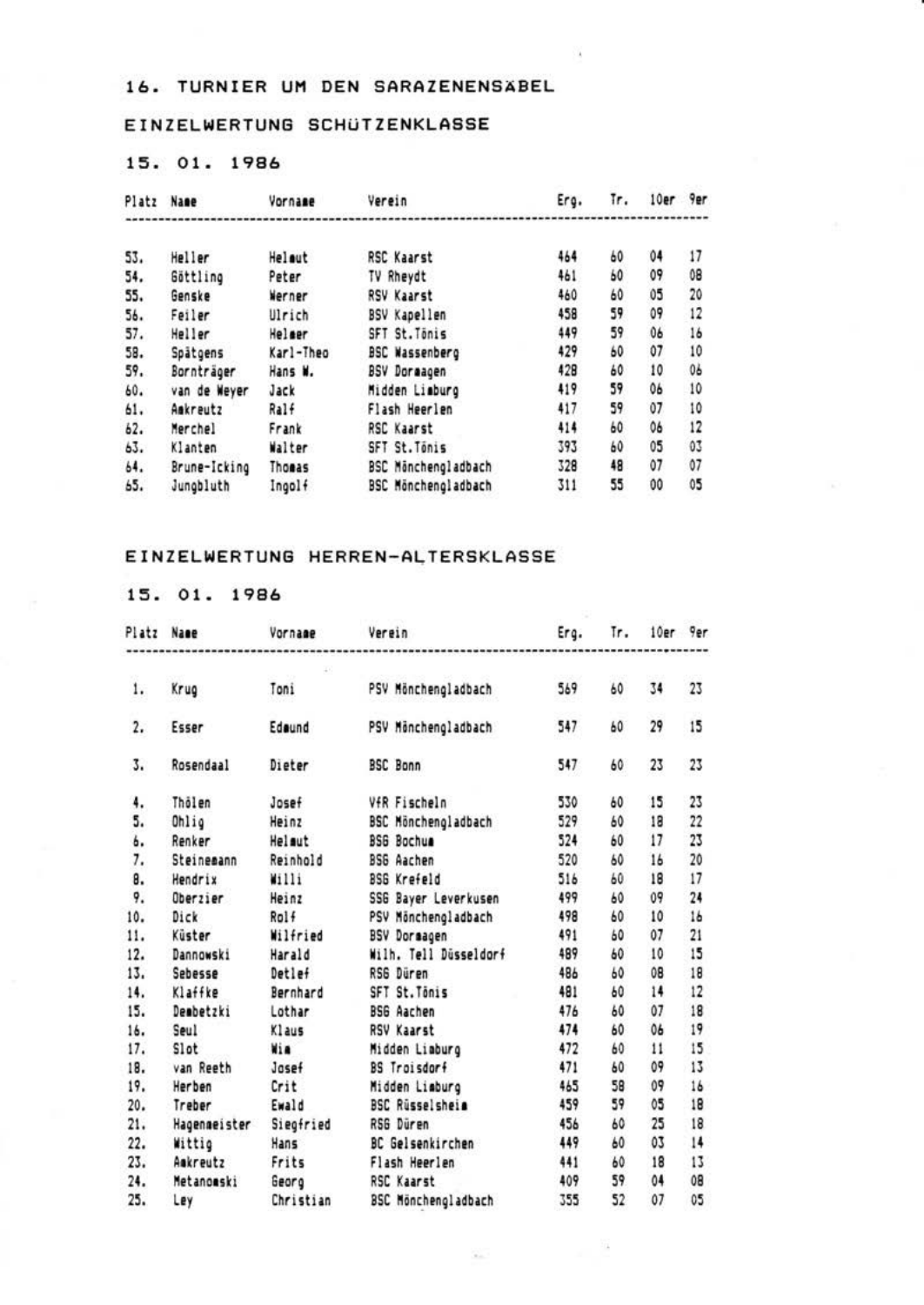### EINZELWERTUNG DAMENKLASSE

# 15. 01. 1986

| Platz | <b>Name</b>       | Vornage    | Verein                  | Erq. | Tr. | 10er | <b>Per</b> |
|-------|-------------------|------------|-------------------------|------|-----|------|------------|
| 1.    | Hahn              | Yvonne     | SFT St. Tónis           | 537  | 60  | 19   | 25         |
| 2.    | Fischer           | Christiane | <b>BC Gelsenkirchen</b> | 521  | 60  | 15   | 17         |
| 3.    | Schlosspacher     | Rita       | RSV Bustorf             | 512  | 60  | 15   | 18         |
| 4.    | Dick              | Rosita     | PSV Mänchengladbach     | 500  | 60  | 16   | $14$       |
| 5.    | Frenken           | Claudia    | BSC Minchengladbach     | 499  | 60  | 0B   | 24         |
| Ь.    | Holz              | Margot     | PSV Månchengladbach     | 498  | 59  | 13   | 16         |
| 7.    | Dannowski         | Ursula     | Wilh. Tell Düsseldorf   | 486  | 60  | 0b   | 20         |
| 8.    | Theissen          | Sylvia     | BSC Hyb1                | 480  | 60  | 10   | 21         |
| 9.    | Réhrig            | Il on a    | SSG Bayer Leverkusen    | 477  | 59  | 12   | 15         |
| 10.   | Thälen            | Margret    | VfR Fischeln            | 474  | 60  | 10   | 17         |
| 11.   | Schoits           | Trees      | Midden Liaburg          | 463  | 60  | 10   | 13         |
| 12.   | Tuchel            | Lyplia     | Midden Liaburg          | 460  | 60  | 14   | 11         |
| 13.   | Kreutzer          | Sisela     | 856 Aachen              | 449  | 59  | 04   | 14         |
| 14.   | <b>Nevermanns</b> | Rosemarie  | <b>BSC Wassenberg</b>   | 443  | 59  | 07   | 17         |
| 15.   | Ritter            | Johanna    | <b>BSG Aachen</b>       | 404  | 60  | 03   | û9         |
| 16.   | Amkreutz          | Margot     | Flash Heerlen           | 326  | 56  | 02   | 06         |
| 17.   | Müller            | Karin      | <b>BS</b> Troisdorf     | 320  | 55  | 04   | 04         |

#### EINZELWERTUNG DAMEN-ALTERSKLASSE

| Platz Name     |                            | Vornage                       | Verein                                                          | Erg.              | Tr.            | 10er           | 9er                      |
|----------------|----------------------------|-------------------------------|-----------------------------------------------------------------|-------------------|----------------|----------------|--------------------------|
| 1.             | Dersen                     | Anneliese                     | <b>BSG Krofeld</b>                                              | 537               | 60             | 19             | 24                       |
| 2.             | van Reeth                  | Henriette                     | BS Traisdorf                                                    | 519               | 60             | 11             | 31                       |
| 3.             | Slot                       | Rist                          | Midden Liaburg                                                  | 514               | 60             | 16             | 17                       |
| 4,<br>5.<br>ь. | Kohnen<br>Krug<br>Süssdarf | Helmi<br>Gabriele<br>Elfriede | 356 Aachen<br>PSV Minchengladbach<br><b>BSC Hinchengladbach</b> | 461<br>451<br>436 | 59<br>59<br>60 | 13<br>0B<br>05 | 12<br>07<br>$\mathbf{H}$ |
| 1.             | Or. Imio                   | Renate                        | PSV Minchengladbach                                             | 380               | 58             | $_{01}$        | 07                       |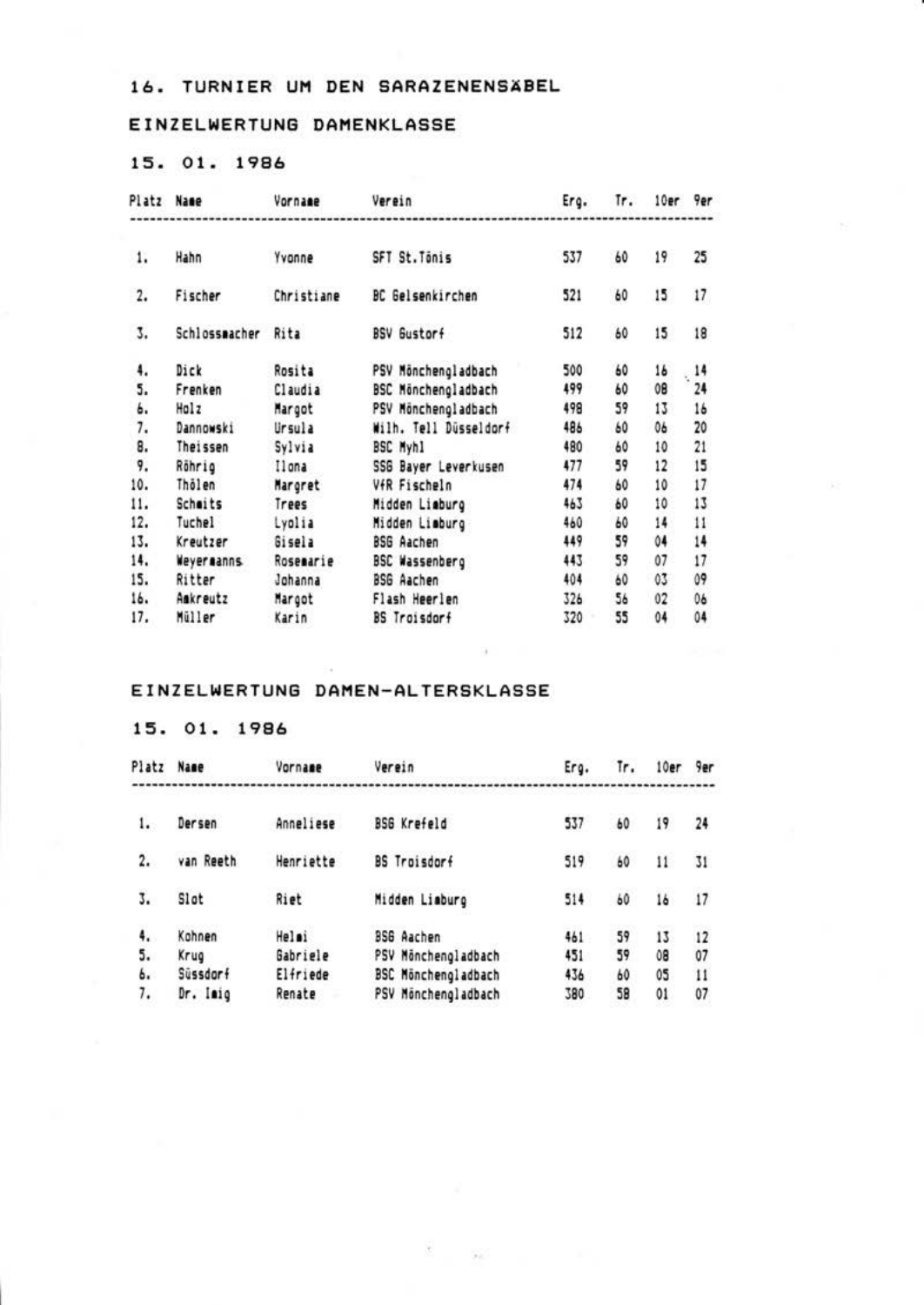# EINZELWERTUNG JUNIORENKLASSE

## 15. 01. 1986

| Platz | Name       | Vornage     | Verein                | Ero. | Ir. | 10er 9er |    |
|-------|------------|-------------|-----------------------|------|-----|----------|----|
| 1.    | Seul       | Stefan      | <b>RSC Kaarst</b>     | 542  | 60  | 22       | 21 |
|       |            |             |                       |      |     |          |    |
| 2.    | Kreutzer   | Daniel      | <b>BSG Aarhen</b>     | 526  | 60  | 18       | 21 |
| 3.    | Maassan    | Rene        | Midden Liaburo        | 525  | 58  | 21       | 20 |
| 4.    | Thölen     | Berthold    | VfR Fischeln          | 523  | 60  | 21       | 16 |
| 5.    | Borowicz   | Klaus       | <b>BSV Bustorf</b>    | 491  | 60  | 11       | 11 |
| ь.    | Dejosez    | Michael     | PSV Mänchenoladbach   | 477  | 60  | 05       | 21 |
| 7.    | Rademacher | Michael     | PSV Mänchenoladbach   | 468  | 58  | 09       | 16 |
| 8.    | Nover      | Rolf        | <b>BSV Gustorf</b>    | 448  | 59  | 09       | 15 |
| 9.    | Weverganns | <b>Buth</b> | <b>BSC Wassenbero</b> | 394  | 59  | 06       | 04 |
| 10.   | Standhard  | Dirk        | RSC Kaarst            | 385  | 58  | 05       | 08 |

# EINZELWERTUNG JUGENDKLASSE

| Platz                    | <b>Name</b>   | Vornage   | Versin                      | Era. | Tr. | 10er Per |                 |
|--------------------------|---------------|-----------|-----------------------------|------|-----|----------|-----------------|
| 1.                       | Ohlenforst    | Robert    | Midden Liaburg              | 553  | 60  | 28       | 23              |
| $\mathfrak{p}$ .         | Bauer         | Christian | VfR Fischeln                | 547  | 60  | 23       | 22              |
| 3.                       | Theunissen    | Johan     | Rosealen                    | 533  | 60  | 19       | 19              |
| 4.                       | Birkelbach    | Ulrich    | <b>SSB Baver Leverkusen</b> | 521  | 60  | 18       | 21              |
| \$.                      | <b>Goebel</b> | Diana     | SSG Bayer Leverkusen        | 508  | 60  | 11       | 20              |
| ь.                       | Schüller      | N.        | <b>BS</b> Troisdorf         | 499  | 60  | 12       | 15              |
| $\overline{\phantom{a}}$ | Schrader      | Esther    | PSC Minchengladbach         | 483  | 60  | 12       | 13              |
| 8.                       | Never nanns   | Nicole    | PSV Minchengladbach         | 476  | 60  | 09       | 14              |
| 9.                       | Kreutzer      | Thomas    | <b>BSG Aachen</b>           | 471  | 60  | 06       | $\overline{1}$  |
| 10.                      | Hunecke       | Heinz P.  | <b>SSC Mvh1</b>             | 469  | 60  | 04       | 18              |
| 11.                      | Stoeckbroeks  | Greg.     | Midden Liaburg              | 468  | 60  | 11       | $\overline{17}$ |
| 12.                      | Steldern      | Ulrike    | <b>BC</b> Gelsenkirchen     | 454  | 58  | 09       | $\overline{1}$  |
| 13.                      | Ohlenforst    | Angelique | Midden Liaburg              | 435  | 60  | 03       | $\mathbf{1}$    |
| 14.                      | Schuster      | Biarn     | SV Reascheid                | 426  | 59  | 03       | 12              |
| 15.                      | Köhler        | Vera      | PSV Minchengladbach         | 405  | 59  | 04       | Q9              |